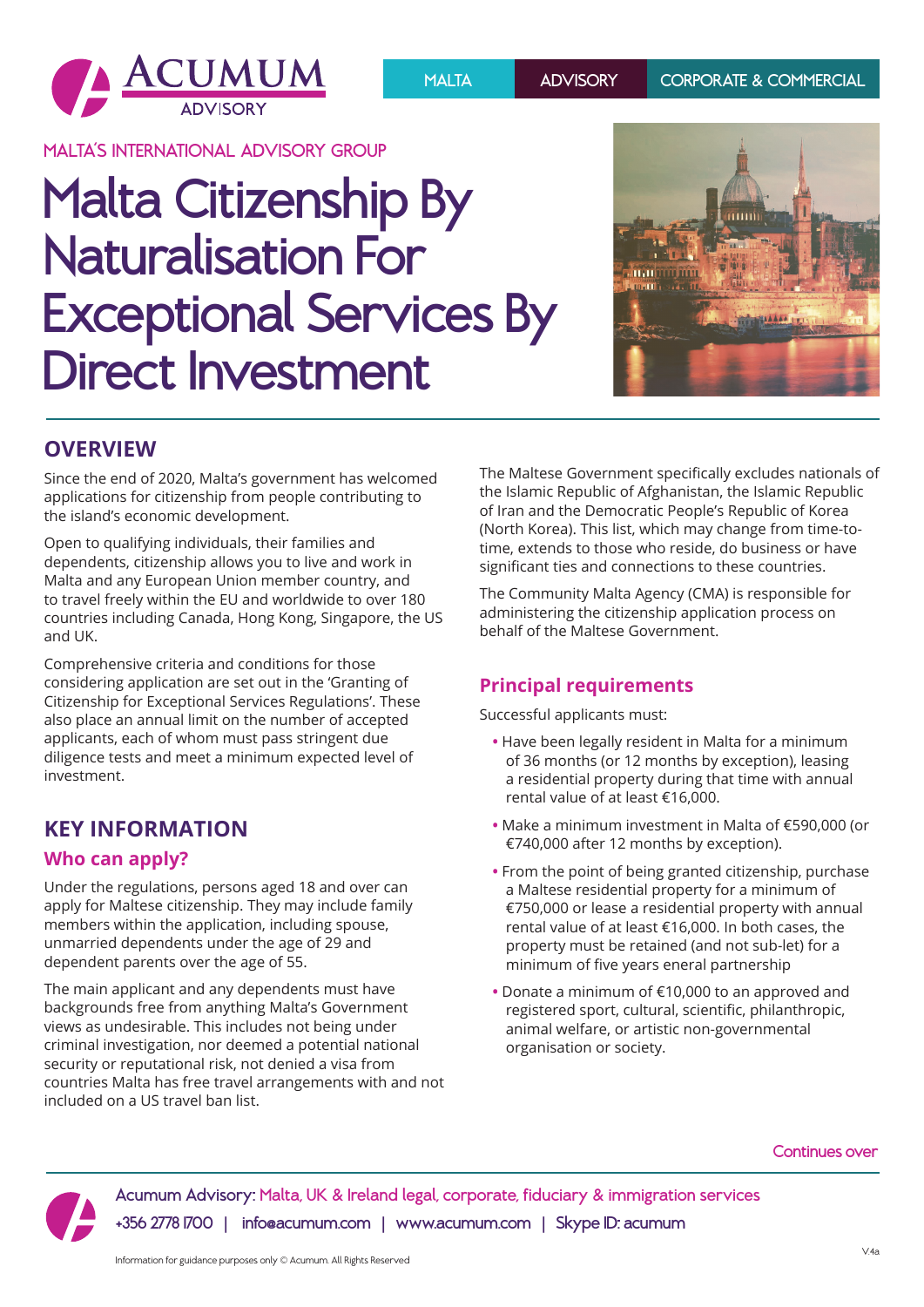

## **Malta Citizenship By Naturalisation For Exceptional Services By Direct Investment (Cont.)**

## **The Process**

Under the regulations, a five-stage application process exists.

**1** Residence stage

- **•** Main applicant and all adult dependents apply for a Maltese residency card.
- **•** Undergo CMA Tier 1 due diligence to decide whether residence is approved.
- **•** Subject to approval, residency cards are issued and applicants can move to the next stage.

#### **2** Eligibility Stage

- **•** Submit a Citizenship Eligibility Application, undergo CMA Tier 2 due diligence and ensure application is correct and complete (further information and documents may be requested).
- **•** Undergo CMA Tier 3 and Tier 4 due diligence.
- **•** Applications and outcome of due diligence presented to Maltese Government minister who decides whether applicants are eligible for citizenship or not.
- **•** Subject to ministerial approval, applicants start Maltese citizenship application process.
- **3** Citizenship Stage
- **•** After completing the 36 months residence period (or 12 months by exception), citizenship application can be submitted to the CMA.
- **•** Following a due diligence update, the CMA presents final findings to the minister who decides whether to approve the application and grant Maltese citizenship or not..
- **•** Subject to above approval, the applicant must fulfil the investment, property and donation requirements for naturalisation process to begin.
- **•** Subject to ministerial approval, applicants start Maltese citizenship application process.
- **4** Naturalisation
	- **•** Subject to fulfilling the investment, property and donation requirements, the main applicant and adult dependents are invited to visit Malta and take oath of allegiance..
	- **•** Applicants are granted Maltese citizenship and issued a certificate of naturalisation.
- **5** Monitoring
	- **•**The CMA conducts continuous monitoring for five years

### **GOVERNMENT FEES AND INVESTMENTS APPLYING DURING EACH APPLICATION STAGE**

| <b>Residence stage</b> |                                           |         |  |
|------------------------|-------------------------------------------|---------|--|
| Applicant              | Part payment of non-refundable<br>deposit | €10,000 |  |
| <b>Applicant</b>       | <b>Residence permit</b>                   | €5,000  |  |
| Each dependant         | <b>Residence permit</b>                   | €1,000  |  |
| <b>Applicant</b>       | <b>Residency card</b>                     | €27.50  |  |
| Each dependant         | <b>Residency card</b>                     | €27.50  |  |

**Continues over**